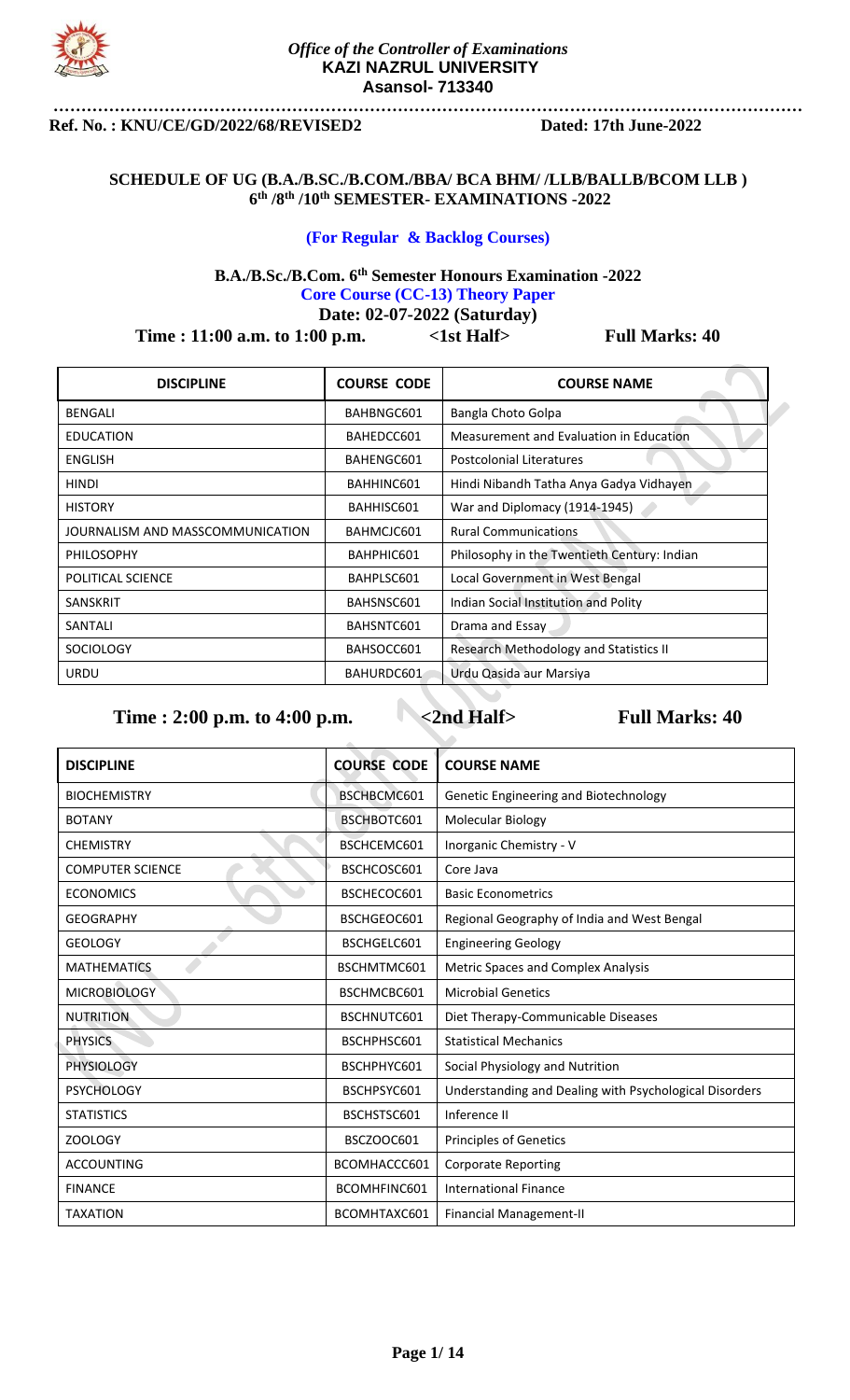

## **Ref. No. : KNU/CE/GD/2022/68/REVISED2 Dated: 17th June-2022**

### **B.A./B.Sc./B.Com. 6 th Semester Honours Examination 2022 Core Course (CC-14) Theory Paper Date: 04-07-2022 (Monday)**

| Time: 11:00 a.m. to 1:00 p.m.    |                    | $\langle$ 1st Half $\rangle$<br><b>Full Marks: 40</b> |
|----------------------------------|--------------------|-------------------------------------------------------|
| <b>DISCIPLINE</b>                | <b>COURSE CODE</b> | <b>COURSE NAME</b>                                    |
| <b>BENGALI</b>                   | BAHBNGC602         | Sahitya Tattwa                                        |
| <b>EDUCATION</b>                 | BAHEDCC602         | <b>Fundamentals of Educational Research</b>           |
| ENGLISH                          | BAHENGC602         | Women's Writing                                       |
| HINDI                            | BAHHINC602         | Hindi Aalochana                                       |
| <b>HISTORY</b>                   | BAHHISC602         | Modern Nationalism in India (1885-1947)               |
| JOURNALISM AND MASSCOMMUNICATION | BAHMCJC602         | Media Industry and Management                         |
| <b>PHILOSOPHY</b>                | BAHPHIC602         | Philosophy in the Twentieth Century: Western          |
| SANSKRIT                         | BAHSNSC602         | Indian Philosophy (Only Six Astik Darshan)            |
| SANTALI                          | BAHSNTC602         | Theory of Literature                                  |
| <b>URDU</b>                      | BAHURDC602         | Urdu Sawaneh, Khudnawisht Sawaneh aur Khaka           |
| <b>CLASSICAL VOCAL MUSIC</b>     | BPAHCVMC602        | History of Music and Musicology - II                  |

| <b>DISCIPLINE</b>       | <b>COURSE CODE</b> | <b>COURSE NAME</b>                                      |
|-------------------------|--------------------|---------------------------------------------------------|
| <b>BIOCHEMISTRY</b>     | BSCHBCMC602        | Immunology                                              |
| <b>BOTANY</b>           | BSCHBOTC602        | Plant Biotechnology and Tissue Culture                  |
| <b>CHEMISTRY</b>        | BSCHCEMC602        | Physical Chemistry - IV                                 |
| <b>COMPUTER SCIENCE</b> | BSCHCOSC602        | Microprocessor                                          |
| <b>ECONOMICS</b>        | BSCHECOC602        | Indian Economics - II                                   |
| <b>GEOLOGY</b>          | BSCHGELC602        | Remote Sensing and GIS                                  |
| <b>MATHEMATICS</b>      | BSCHMTMC602        | Mechanics                                               |
| <b>MICROBIOLOGY</b>     | BSCHMCBC602        | Recombinant DNA Technology                              |
| <b>NUTRITION</b>        | BSCHNUTC602        | <b>Health Statistics</b>                                |
| <b>PHYSICS</b>          | BSCHPHSC602        | <b>Condensed Matter Physics</b>                         |
| <b>PHYSIOLOGY</b>       | BSCHPHYC602        | <b>Ergononomics and Sports Physiology</b>               |
| <b>PSYCHOLOGY</b>       | BSCHPSYC602        | <b>Counselling Psychology</b>                           |
| <b>STATISTICS</b>       | BSCHSTSC602        | Introduction to Design of Experiments and Sample Survey |
| ZOOLOGY                 | BSCHZOOLC602       | <b>Evolutionary Biology</b>                             |
| <b>ACCOUNTING</b>       | BCOMHACCC602       | <b>Accounting for Local Bodies</b>                      |
| <b>FINANCE</b>          | BCOMHFINC602       | <b>Management Accounting</b>                            |
| <b>TAXATION</b>         | BCOMHTAXC602       | Tax Planning and Management                             |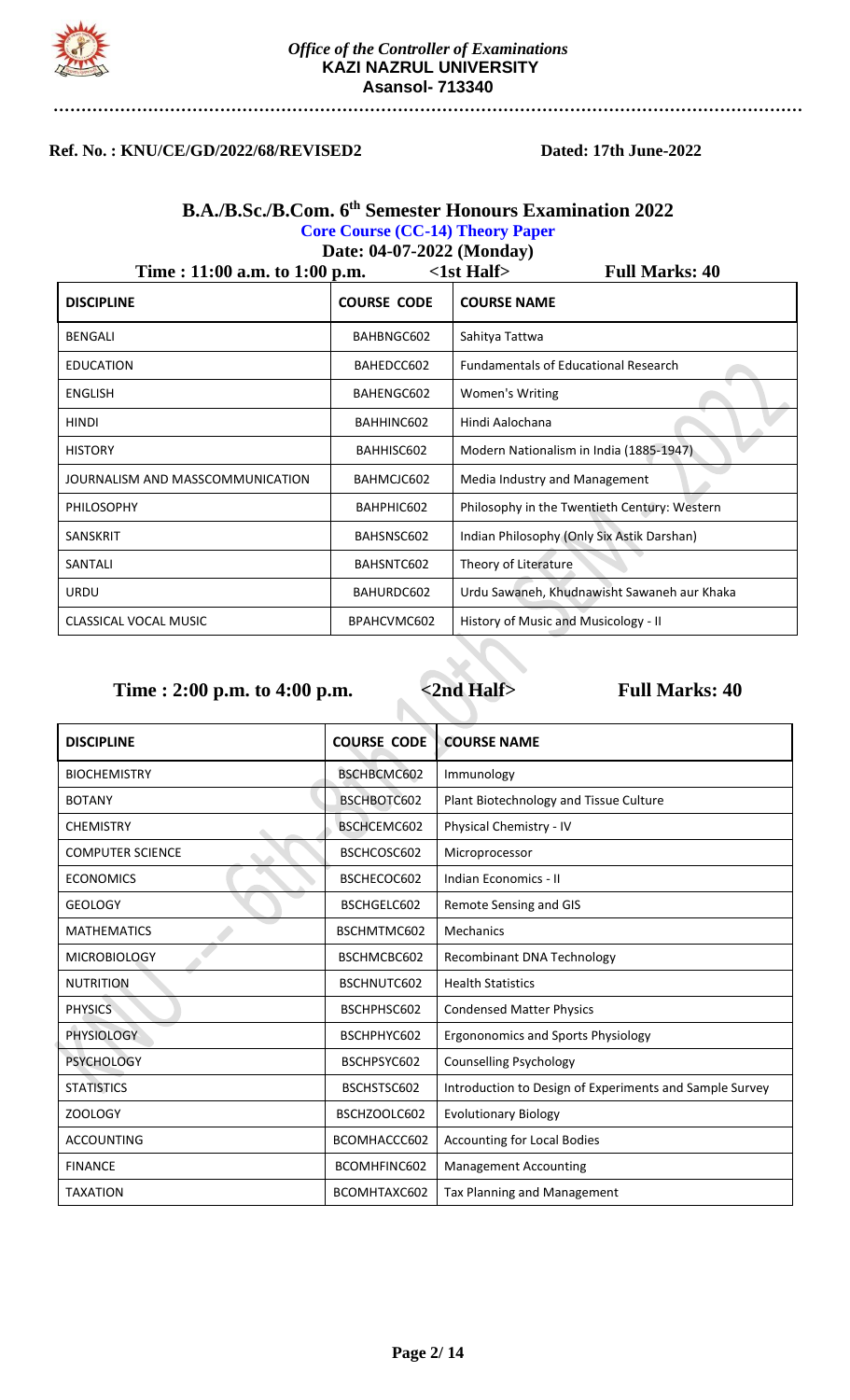

### **Ref. No. : KNU/CE/GD/2022/68/REVISED2 Dated: 17th June-2022**

## **B.A./B.Sc./B.Com 6 th Semester Honours Examination 2022 Discipline Specific Elective (DSE) Theory Paper**

# **Date: 05-07-2022 (Tuesday) Time : 11:00 a.m. to 1:00 p.m.** <1st Half> Full Marks: 40

| <b>DISCIPLINE</b>                                 | <b>COURSE CODE</b> | <b>COURSE NAME</b>                                          |
|---------------------------------------------------|--------------------|-------------------------------------------------------------|
| <b>BENGALI</b>                                    | BAHBNGDSE601       | <b>Bish Shataker Gadya</b>                                  |
| <b>EDUCATION</b>                                  | BAHEDCDSE601       | <b>Education of Children with Special Needs</b>             |
| <b>ENGLISH</b>                                    | BAHENGDSE601       | Literary Theory                                             |
| <b>HINDI</b>                                      | BAHHINDSE601       | Lok-Sahitya                                                 |
| <b>HISTORY</b>                                    | BAHHISDSE601       | The Russian Revolution                                      |
| <b>JOURNALISM AND</b><br><b>MASSCOMMUNICATION</b> | BAHMCJDSE601       | <b>Corporate Social Responsibility</b>                      |
| <b>PHILOSOPHY</b>                                 | BAHPHIDSE601       | David Hume: An Enquiry Concerning Human Understanding       |
| POLITICAL SCIENCE                                 | BAHPLSDSE601       | <b>Understanding Global Politics</b>                        |
| <b>SANSKRIT</b>                                   | BAHSNSDSE601       | General Concepts on Indian Epic Ramayana and<br>Mahabharata |
| SANTALI                                           | BAHSNTDSE601       | Drama Literature (Starting Period - Till Now)               |
| <b>SOCIOLOGY</b>                                  | BAHSOCDSE601       | <b>Population Studies</b>                                   |
| <b>URDU</b>                                       | BAHURDDSE601       | Tanz-o-Mizah                                                |

Time : 2:00 p.m. to 4:00 p.m.  $\leq 2nd$  Half> Full Marks: 40

e and

| <b>DISCIPLINE</b>       | <b>COURSE CODE</b> | <b>COURSE NAME</b>                       |
|-------------------------|--------------------|------------------------------------------|
| <b>BIOCHEMISTRY</b>     | BSCHBCMDSE601      | Research Project                         |
| <b>BOTANY</b>           | BSCHBOTDSE601      | Natural Resource Management              |
| <b>CHEMISTRY</b>        | BSCHCEMDSE601      | <b>Chemistry of Nanomaterials</b>        |
| <b>COMPUTER SCIENCE</b> | BSCHCOSDSE601      | <b>Optimization Techniques</b>           |
| <b>ECONOMICS</b>        | BSCHECODSE601      | <b>Economics of Growth</b>               |
| <b>GEOGRAPHY</b>        | BSCHGEODSE601      | Land use and Land use Planning           |
| <b>GEOLOGY</b>          | BSCHGELDSE601      | <b>Explorartion Geology</b>              |
| <b>MATHEMATICS</b>      | BSCHMTMDSE601      | Number Theory                            |
| <b>MICROBIOLOGY</b>     | BSCHMCBDSE601      | Inheritence Biology                      |
| <b>NUTRITION</b>        | BSCHNUTDSE601      | <b>Dietary Counselling</b>               |
| <b>PHYSICS</b>          | BSCHPHSDSE601      | <b>Applied Optics</b>                    |
| <b>PHYSIOLOGY</b>       | BSCHPHYDSE601      | <b>Environment and Stress Physiology</b> |
| <b>PSYCHOLOGY</b>       | BSCHPSYDSE601      | <b>Community Psychology</b>              |
| <b>STATISTICS</b>       | BSCHSTSDSE601      | Design of Experiments                    |
| ZOOLOGY                 | BSCHZOOLDSE601     | Parasitology                             |
| <b>ACCOUNTING</b>       | BCOMHACCDSE601     | Macroeconomics                           |
| <b>FINANCE</b>          | BCOMHFINDSE601     | Macroeconomics                           |
| <b>TAXATION</b>         | BCOMHTAXDSE601     | Macroeconomics                           |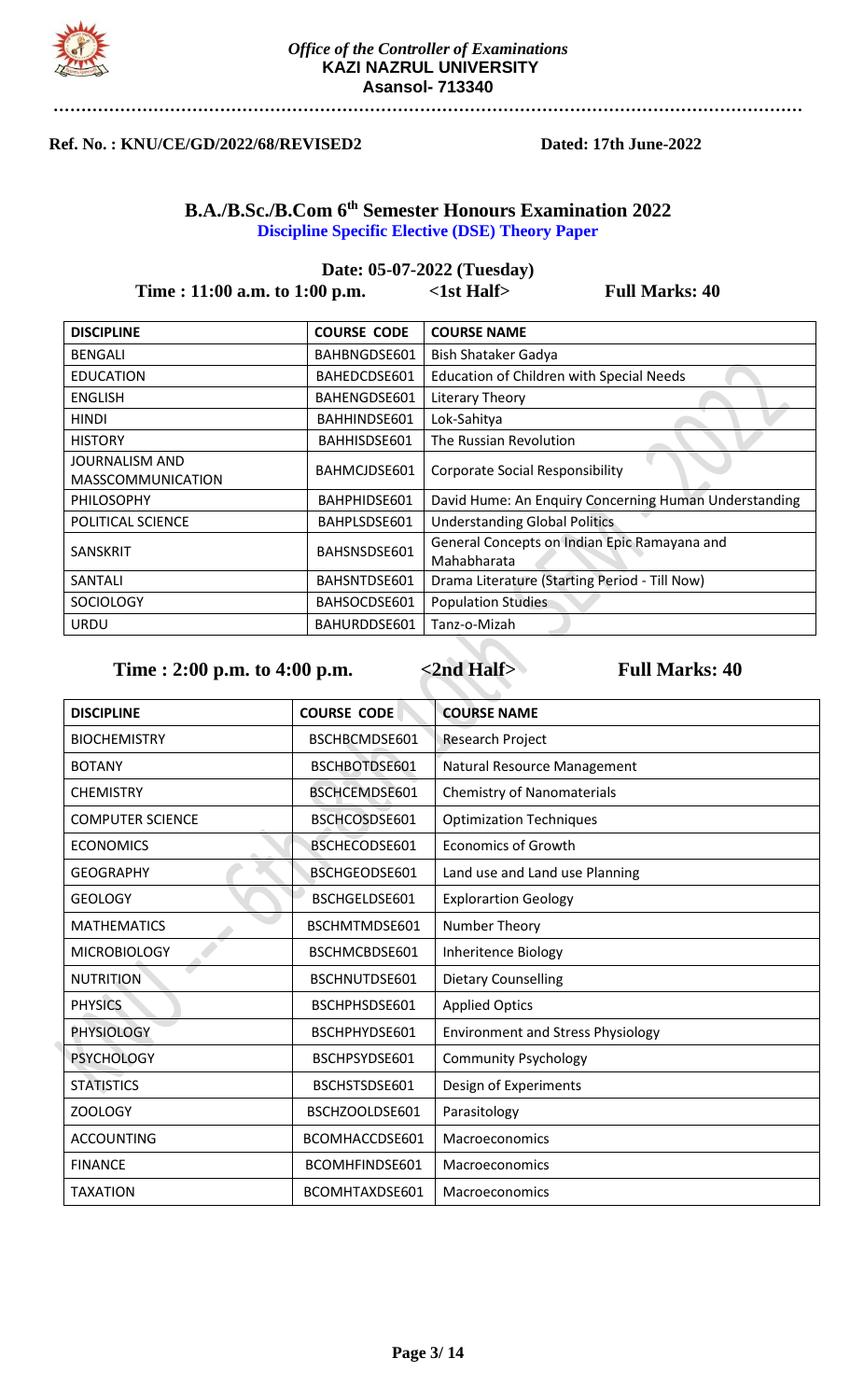

**Ref. No. : KNU/CE/GD/2022/68/REVISED2 Dated: 17th June-2022** 

# **B.A./B.Sc./B.Com 6 th Semester Honours Examination 2022**

### **Discipline Specific Elective (DSE) Theory Paper**

| Date: 06-07-2022 (Wednesday)       |                    |                                        |                                                          |
|------------------------------------|--------------------|----------------------------------------|----------------------------------------------------------|
| Time : $11:00$ a.m. to $1:00$ p.m. |                    | $\langle$ 1st Half $\rangle$           | <b>Full Marks: 40</b>                                    |
| <b>DISCIPLINE</b>                  | <b>COURSE CODE</b> | <b>COURSE NAME</b>                     |                                                          |
| <b>BENGALI</b>                     | BAHBNGDSE602       | Bangla Ekanka Natak                    |                                                          |
| <b>EDUCATION</b>                   | BAHEDCDSE602       |                                        | <b>Educational Thoughts and Ideas of Great Educators</b> |
| <b>ENGLISH</b>                     | BAHENGDSE602       | <b>Partition Literature</b>            |                                                          |
| <b>HINDI</b>                       | BAHHINDSE602       | Bharatiya Sahitya: Pathaparak Adhyayan |                                                          |
| <b>HISTORY</b>                     | BAHHISDSE602       |                                        | Women and Social Change in Nineteenth Century            |

| <b>PHILOSOPHY</b> | BAHPHIDSE602 | Dhammapada                                              |
|-------------------|--------------|---------------------------------------------------------|
| POLITICAL SCIENCE | BAHPLSDSE602 | Understanding South Asia                                |
| SANSKRIT          | BAHSNSDSE602 | <b>General Concepts of Indian Drama</b>                 |
| SANTALI           | BAHSNTDSE602 | Poem and Poetry Literature (Starting Period - Till Now) |
| <b>SOCIOLOGY</b>  | BAHSOCDSE602 | Culture and Every Day Life                              |
| <b>URDU</b>       | BAHURDDSE602 | Adabi Tehrikaat                                         |
|                   |              |                                                         |

 $\mathbf{r}$ 

| <b>DISCIPLINE</b>       | <b>COURSE CODE</b> | <b>COURSE NAME</b>                                  |
|-------------------------|--------------------|-----------------------------------------------------|
| <b>BOTANY</b>           | BSCHBOTDSE602      | Horticultural Practices and Post-Harvest Technology |
| <b>CHEMISTRY</b>        | BSCHCEMDSE602      | <b>Dynamic Stereochemistry</b>                      |
| <b>COMPUTER SCIENCE</b> | BSCHCOSDSE602      | <b>Advanced Computer Architecture</b>               |
| <b>ECONOMICS</b>        | BSCHECODSE602      | <b>Urban Economics</b>                              |
| <b>GEOGRAPHY</b>        | BSCHGEODSE602      | <b>Political Geography</b>                          |
| <b>GEOLOGY</b>          | BSCHGELDSE602      | <b>Earth and Climate</b>                            |
| <b>MICROBIOLOGY</b>     | BSCHMCBDSE602      | <b>Microbial Biotechnology</b>                      |
| <b>NUTRITION</b>        | BSCHNUTDSE602      | <b>Patient Education</b>                            |
| <b>PHYSICS</b>          | BSCHPHSDSE602      | Physics of Devices and Instruments                  |
| <b>PHYSIOLOGY</b>       | BSCHPHYDSE602      | <b>Occupational Health</b>                          |
| <b>STATISTICS</b>       | BSCHSTSDSE602      | Sample survey methods                               |
| <b>ZOOLOGY</b>          | BSCHZOOLDSE602     | <b>Aquatic Biology</b>                              |
| <b>ACCOUNTING</b>       | BCOMHACCDSE602     | Indian Economy                                      |
| <b>FINANCE</b>          | BCOMHFINDSE602     | Indian Economy                                      |
| <b>TAXATION</b>         | BCOMHTAXDSE602     | Indian Economy                                      |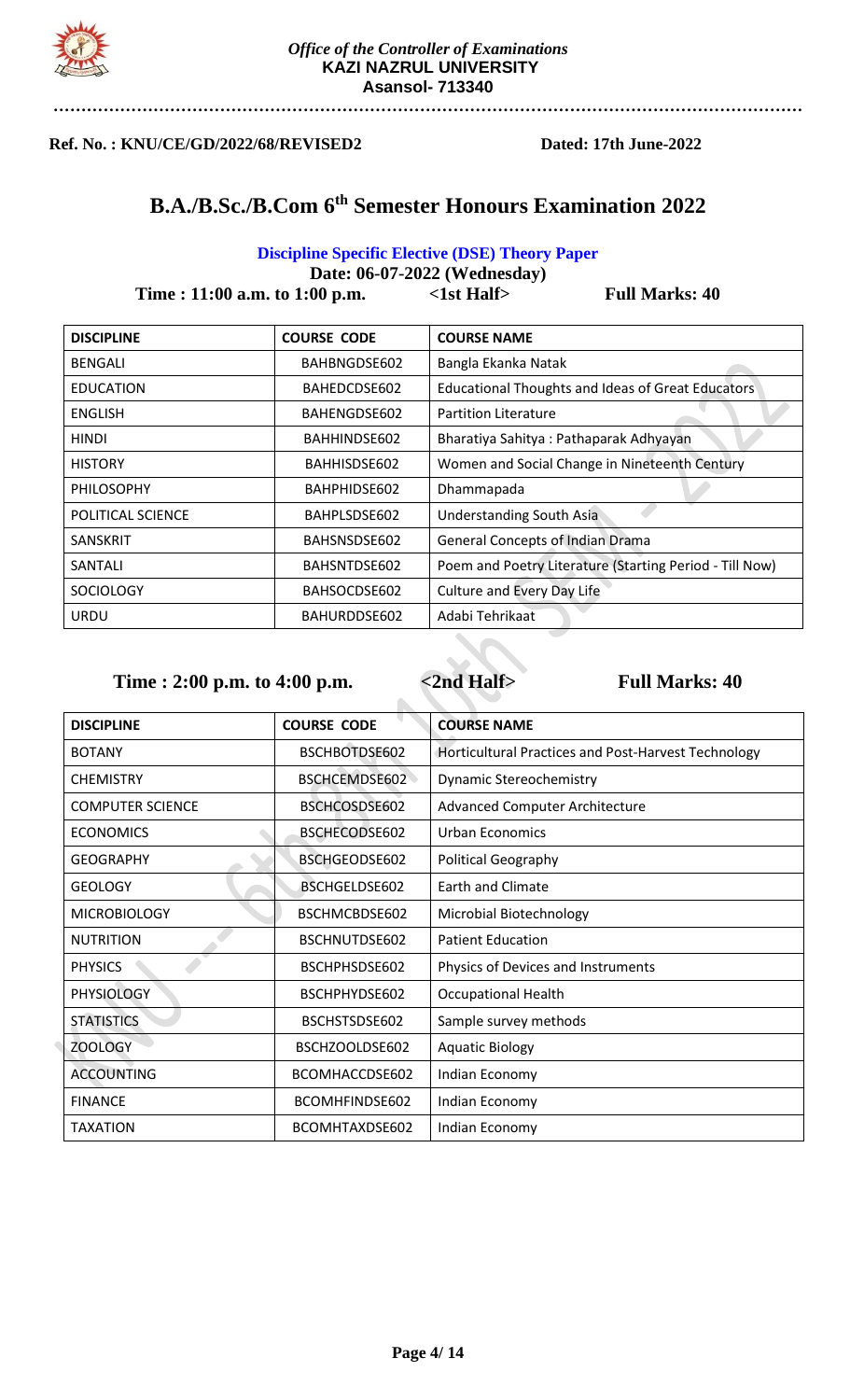

### **Ref. No. : KNU/CE/GD/2022/68/REVISED2 Dated: 17th June-2022**

# **B.A./B.Sc./B.Com 6 th Semester Honours Examination 2022 Discipline Specific Elective (DSE) Theory Paper**

**Date: 07-07-2022 (Thursday)**

**Time : 11:00 a.m. to 1:00 p.m.** <1st Half> Full Marks: 40

| <b>DISCIPLINE</b> | <b>COURSE CODE</b> | <b>COURSE NAME</b>                        |
|-------------------|--------------------|-------------------------------------------|
| <b>BENGALI</b>    | BAHBNGDSE603       | Patra Sahitya O Atma Jibani               |
| <b>EDUCATION</b>  | BAHEDCDSE603       | <b>Higher Education</b>                   |
| ENGLISH           | BAHENGDSE603       | Autobiography                             |
| <b>HISTORY</b>    | BAHHISDSE603       | Pre-colonial South East Asia              |
| <b>PHILOSOPHY</b> | BAHPHIDSE603       | Rabindranath Tagore: Sadhana              |
| POLITICAL SCIENCE | BAHPLSDSE603       | Citizenship in a Globalizing World        |
| <b>SANSKRIT</b>   | BAHSNSDSE603       | General Concepts on Upnishadic Literature |
| <b>URDU</b>       | BAHURDDSE603       | Tanqeed: Taraqqi Pasand Tahraik ta Haal   |

| <b>DISCIPLINE</b>       | <b>COURSE CODE</b> | <b>COURSE NAME</b>               |
|-------------------------|--------------------|----------------------------------|
| <b>BIOCHEMISTRY</b>     | BSCHBCMDSE603      | <b>Plant Biochemistry</b>        |
| <b>BOTANY</b>           | BSCHBOTDSE603      | <b>Research Methodology</b>      |
| <b>CHEMISTRY</b>        | BSCHCEMDSE603      | Quantum Chemistry & Spectroscopy |
| <b>COMPUTER SCIENCE</b> | BSCHCOSDSE603      | Animation & Multimedia           |
| <b>ECONOMICS</b>        | BSCHECODSE603      | <b>Entrepreneurial Economics</b> |
| <b>GEOGRAPHY</b>        | BSCHGEODSE603      | Hydrology                        |
| <b>PHYSICS</b>          | BSCHPHSDSE603      | <b>Classical Dynamics</b>        |
| <b>ACCOUNTING</b>       | BCOMHACCDSE603     | Company Law                      |
| <b>FINANCE</b>          | BCOMHFINDSE603     | Company Law                      |
| <b>TAXATION</b>         | BCOMHTAXDSE603     | Company Law                      |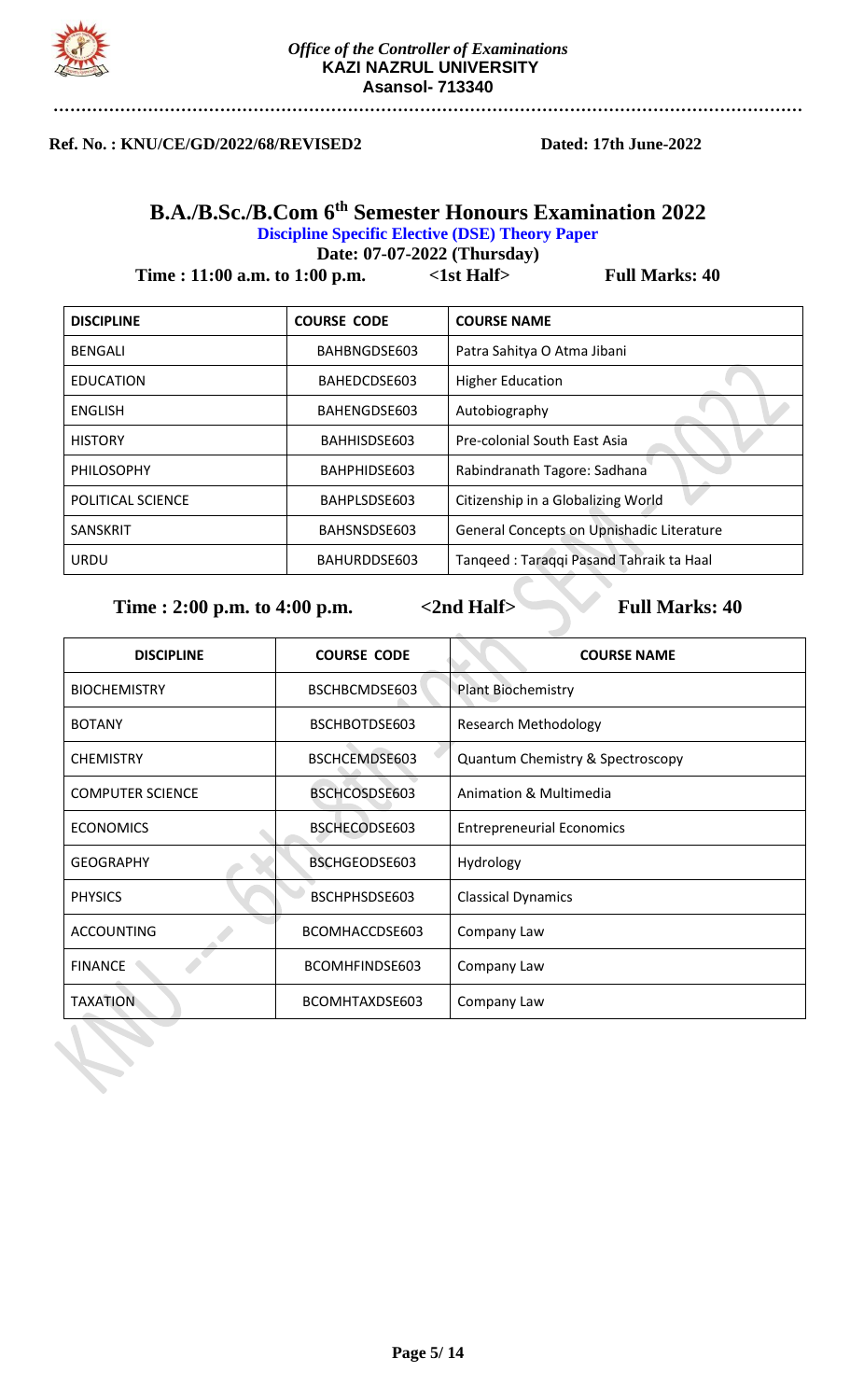

### **Ref. No. : KNU/CE/GD/2022/68/REVISED2 Dated: 17th June-2022**

# **B.A./B.Sc./B.Com 6 th Semester Honours Examination 2022 Discipline Specific Elective (DSE) Theory Paper**

**Date: 08-07-2022 (Friday)**

**Time : 11:00 a.m. to 1:00 p.m.** <1st Half> Full Marks: 40

| <b>DISCIPLINE</b>        | <b>COURSE CODE</b> | <b>COURSE NAME</b>                                              |
|--------------------------|--------------------|-----------------------------------------------------------------|
| <b>BENGALI</b>           | BAHBNGDSE604       | Natya Kavya o Kavya Natya                                       |
| <b>EDUCATION</b>         | BAHEDCDSE604       | Alternative Education                                           |
| <b>ENGLISH</b>           | BAHENGDSE604       | Science Fiction and Detective Literature                        |
| <b>HISTORY</b>           | BAHHISDSE604       | International Relations after the World War II (1945-1991)      |
| <b>PHILOSOPHY</b>        | BAHPHIDSE604       | Plato: The Republic                                             |
| <b>POLITICAL SCIENCE</b> | BAHPLSDSE604       | Politics in West Bengal                                         |
| <b>SANSKRIT</b>          | BAHSNSDSE604       | Ancient Indian Polity (Manusanhita)                             |
| URDU                     | BAHURDDSE604       | Ghair Afsanwi Nasr (Inshaiya, Magala, Mazmoon Aur<br>Reportage) |

| <b>Discipline</b>       | <b>Course Code</b> | <b>Course Name</b>                        |
|-------------------------|--------------------|-------------------------------------------|
| <b>BOTANY</b>           | BSCHBOTDSE604      | Industrial and Environmental Microbiology |
| <b>COMPUTER SCIENCE</b> | BSCHCOSDSE604      | Cryptography & Network Security           |
| <b>GEOGRAPHY</b>        | BSCHGEODSE604      | Social and Cultural Geography             |
| <b>MATHEMATICS</b>      | BSCHMTMDSE604      | <b>Differential Geometry</b>              |
| <b>PHYSICS</b>          | BSCHPHSDSE604      | Nano-Materials and Applications           |
| <b>ACCOUNTING</b>       | BCOMHACCDSE604     | <b>Business Ethics</b>                    |
| <b>FINANCE</b>          | BCOMHFINDSE604     | <b>Business Ethics</b>                    |
| <b>TAXATION</b>         | BCOMHTAXDSE604     | <b>Business Ethics</b>                    |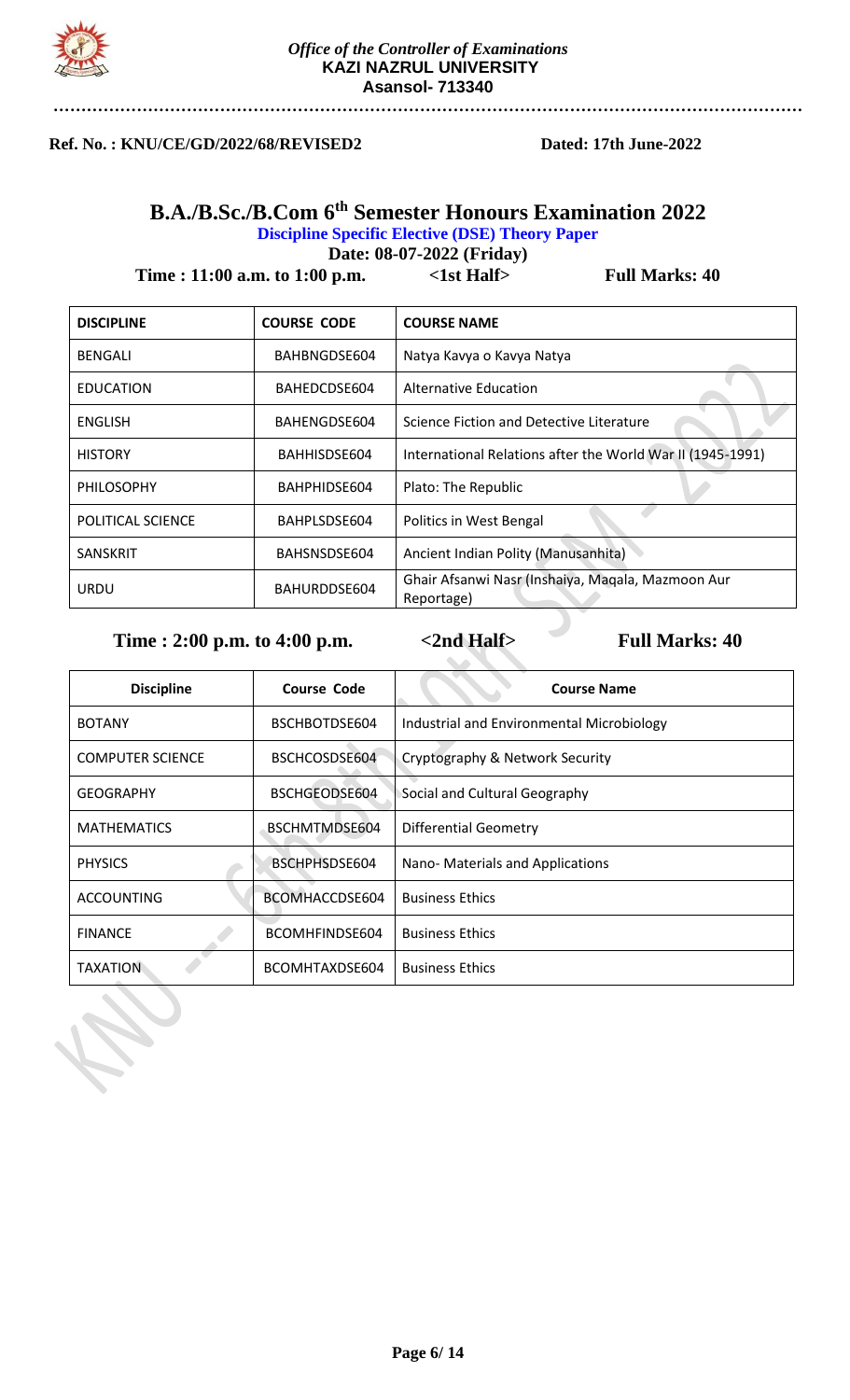

### **Ref. No. : KNU/CE/GD/2022/68/REVISED2 Dated: 17th June-2022**

# **B.A./B.Sc./B.Com 6 th Semester Honours Examination 2022 Discipline Specific Elective (DSE) Theory Paper Date: 09-07-2022 (Saturday)**

| Time : 11:00 a.m. to 1:00 p.m. |                    | $\langle$ 1st Half $\rangle$<br><b>Full Marks: 40</b> |
|--------------------------------|--------------------|-------------------------------------------------------|
| <b>DISCIPLINE</b>              | <b>COURSE CODE</b> | <b>COURSE NAME</b>                                    |
| <b>BENGALI</b>                 | BAHBNGDSE605       | Loksanskriti o Lokosahitya                            |
| <b>HINDI</b>                   | BAHHINDSE605       | Hindi Rangamanch                                      |
| <b>PHILOSOPHY</b>              | BAHPHIDSE605       | Lokacari Swami: Tattvatraya                           |
| POLITICAL SCIENCE              | BAHPLSDSE605       | <b>Environmental Politics</b>                         |
| <b>SANSKRIT</b>                | BAHSNSDSE605       | Environmetal Awareness in Sanskrit Literature         |
| <b>URDU</b>                    | BAHURDDSE605       | Maktoob Nigari Tarikh-o-Tangeed                       |

| <b>DISCIPLINE</b>       | <b>COURSE CODE</b> | <b>COURSE NAME</b>             |
|-------------------------|--------------------|--------------------------------|
| <b>BOTANY</b>           | BSCHBOTDSE605      | <b>Biostatistics</b>           |
| <b>COMPUTER SCIENCE</b> | BSCHCOSDSE605      | Soft Computing                 |
| <b>GEOGRAPHY</b>        | BSCHGEODSE605      | <b>Environmental Geography</b> |
| <b>MATHEMATICS</b>      | BSCHMTMDSE605      | <b>Bio Mathematics</b>         |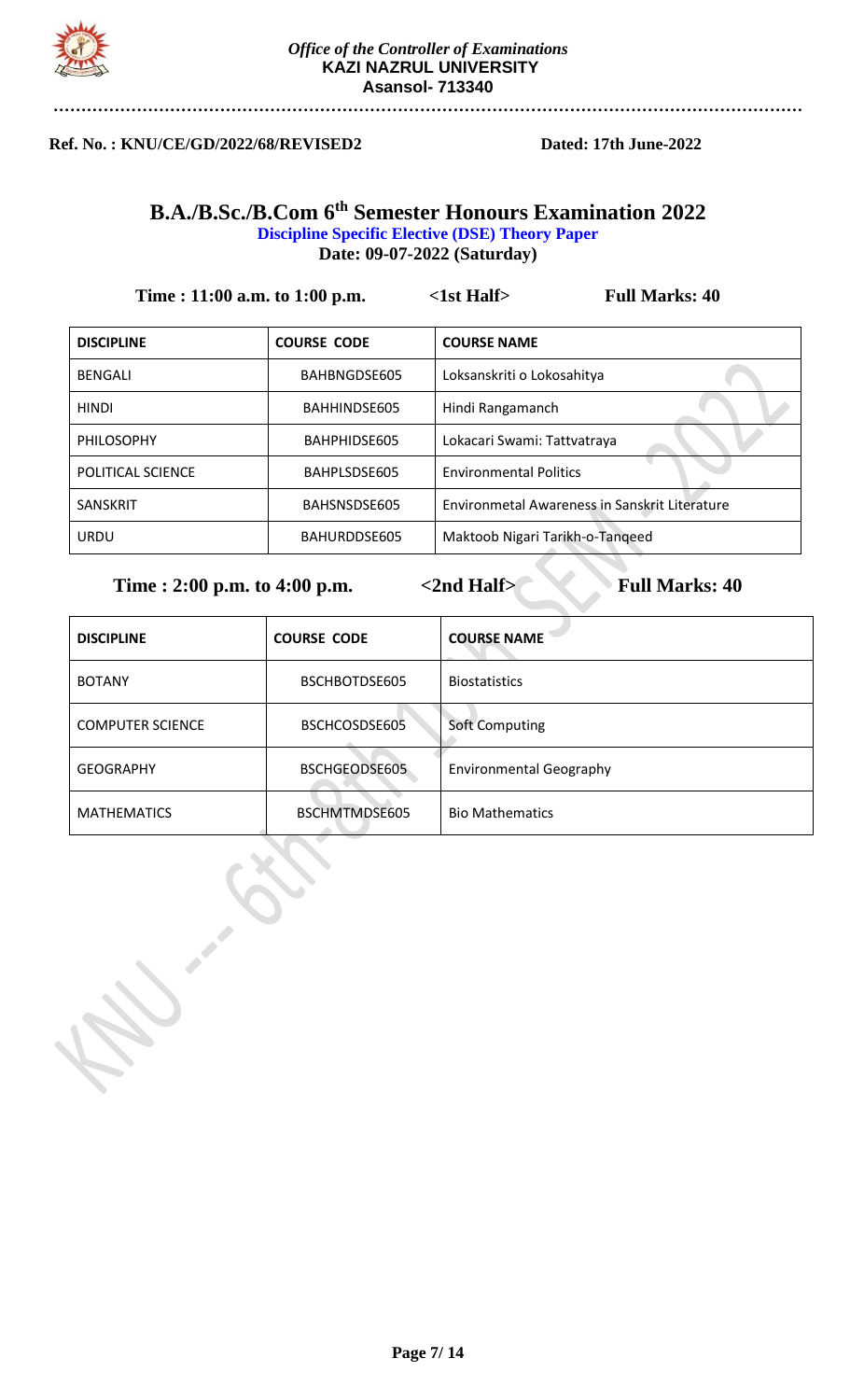

## **Ref. No. : KNU/CE/GD/2022/68/REVISED2 Dated: 17th June-2022**

# **BBA(Hons.) SEM-VI-2022 [Theory Papers (80 marks) as applicable] Time: 4 hours**

|            |           | Time: 11.00 a.m. to 3.00 p.m.         |                    |             |
|------------|-----------|---------------------------------------|--------------------|-------------|
| Date       | Day       | <b>Course Name</b>                    | <b>Course Code</b> | <b>Type</b> |
| 02/07/2022 | Saturday  | Entrepreneurship Development          | BBAHDSE601         | <b>DSE</b>  |
| 04/07/2022 | Monday    | <b>Cost and Management Accounting</b> | BBAHDSE602         | <b>DSE</b>  |
| 05/07/2022 | Tuesday   | <b>Marketing of Services</b>          | BBAHDSE603         | <b>DSE</b>  |
| 06/07/2022 | Wednesday | Human Resource Development            | BBAHDSE604         | <b>DSE</b>  |
| 07/07/2022 | Thursday  | Database Management System            | BBAHDSE605         | <b>DSE</b>  |

# **BHM Hons SEM-VI-2022**

## **Theory Papers (40 marks) Time: 2 hours**

**Time: 11.00 a.m. to 1.00 p.m.**<br>Course Name **Course Code Type** 

| Date       | Day       | <b>Course Name</b>                                  | <b>Course Code</b> | <b>Type</b> |
|------------|-----------|-----------------------------------------------------|--------------------|-------------|
| 02/07/2022 | Saturday  | International Cuisines-II                           | BHMDSE601          | <b>DSE</b>  |
| 04/07/2022 | Monday    | Food and Beverage Service Management- II            | BHMDSE602          | <b>DSE</b>  |
| 05/07/2022 | Tuesday   | <b>Accommodation Management-II</b>                  | BHMDSE603          | <b>DSE</b>  |
| 06/07/2022 | Wednesday | Foreign Language Skills- II (French/Spanish/German) | BHMSE601           | <b>SEC</b>  |

# **Theory Papers (80 marks) Time: 4 hours**

|            |          | Time: 11.00 a.m. to 3.00 p.m. |                    |            |
|------------|----------|-------------------------------|--------------------|------------|
| Date       | Day      | <b>Course Name</b>            | <b>Course Code</b> | Type       |
| 07/07/2022 | Thursday | <b>Hospitality Marketing</b>  | BHMDSE605          | <b>DSE</b> |

# **BCA (Hons.) SEM-VI -2022**

# **Theory Papers (80 marks) Time: 4 hours**

|            |            | Time: 11.00 a.m. to 3.00 p.m. |                    |             |
|------------|------------|-------------------------------|--------------------|-------------|
| Date       | <b>Day</b> | <b>Course Name</b>            | <b>Course Code</b> | <b>Type</b> |
| 02/07/2022 | Saturday   | Programming in Python         | BCAHC601           | Core        |
| 04/07/2022 | Monday     | C#.NET                        | BCAHC602           | Core        |
| 06/07/2022 | Wednesday  | <b>Computer Graphics</b>      | BCAHGE601          | <b>GE</b>   |
| 06/07/2022 | Wednesday  | Theory of Computation         | BCAHGE602          | GE          |
| 06/07/2022 | Wednesday  | <b>Cloud Computing</b>        | BCAHGE603          | <b>GE</b>   |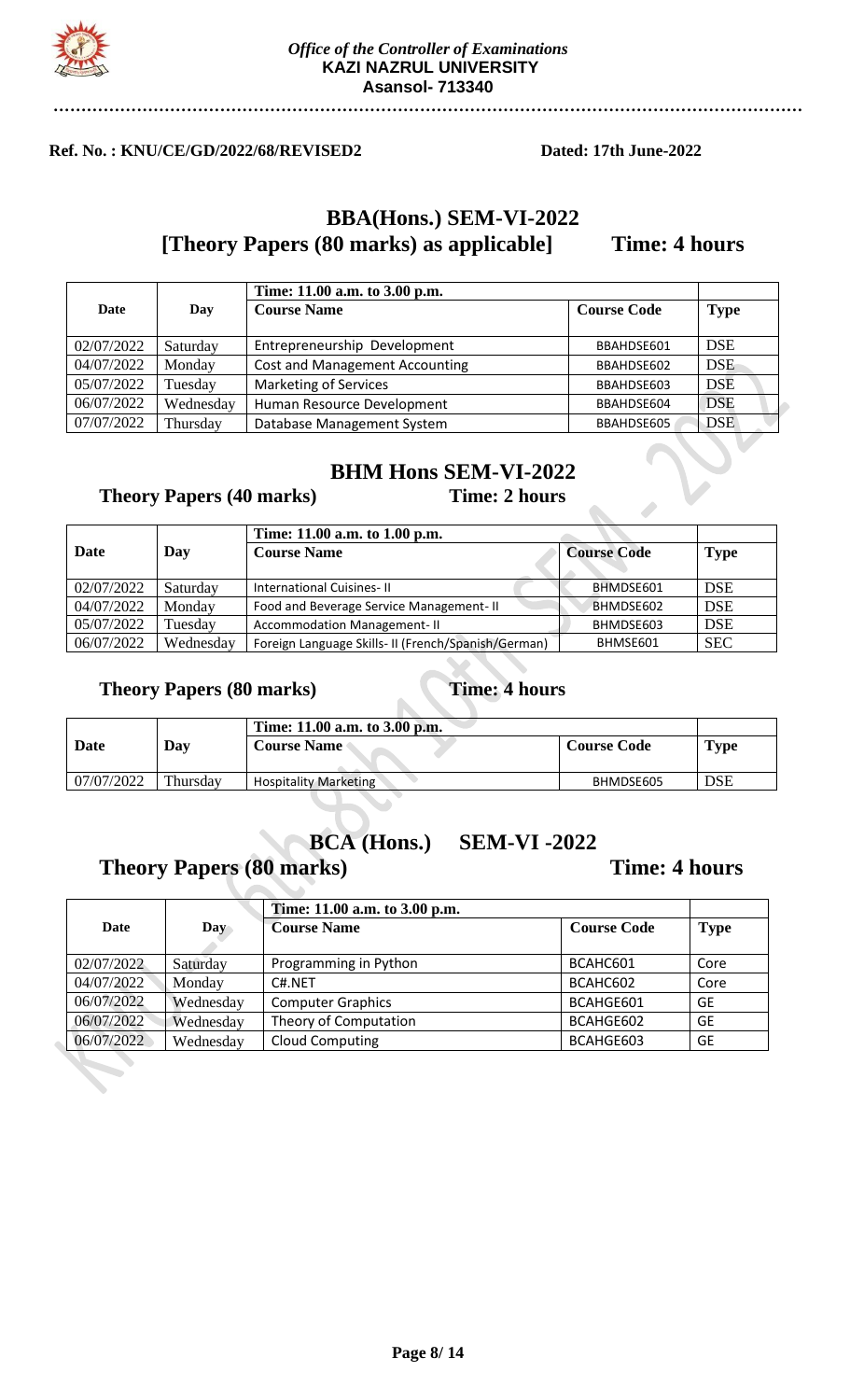

## **Ref. No. : KNU/CE/GD/2022/68/REVISED2 Dated: 17th June-2022**

**B.A./B.Sc./B.Com 6 th Semester Program Examination 2022 Discipline Specific Elective (DSE1 & DSE2 as Applicable) Theory Paper**

# **Date: 02/07/2022 (Saturday) Time : 11:00 a.m. to 1:00 p.m.** <1st Half> Full Marks: 40

| <b>Discipline</b>  | <b>Course Code</b> | <b>Course Name</b>                |
|--------------------|--------------------|-----------------------------------|
| <b>PHYSICS</b>     | BSCPPHSDSE601      | <b>Basic Electronics</b>          |
| <b>PHYSICS</b>     | BSCPPHSDSE602      | Nanomaterials and Applications    |
| PHYSICAL EDUCATION | BAPPEDDSE601       | Sports Psychology                 |
| PHYSICAL EDUCATION | BAPPEDDSE602       | <b>Adopted Physical Education</b> |
| <b>TAXATION</b>    | BCOMPTAXDSE601     | Tax Authority and Jurisdiction    |
| <b>TAXATION</b>    | BCOMPTAXDSE602     | <b>Tax Practice and Procedure</b> |

### **Time : 2:00 p.m. to 4:00 p.m. <br>**  $\leq$  **2nd Half> Full Marks: 40**

**Discipline Course Code Course Name** GEOGRAPHY | BSCPGEODSE601 | Environmental Geography GEOGRAPHY BSCPGEODSE602 | Applied Climatology ZOOLOGY BSCPZOOLDSE601 | Wild Life Conservation and Management URDU BAPURDDSE601 Urdu Qasida aur Marsia URDU BAPURDDSE602 Urdu Masnawi aur Nazm

# **Date: 04/07/2022 (Monday)**

**Time : 11:00 a.m. to 1:00 p.m. <br>
<1st Half> Full Marks: 40** 

| <b>Discipline</b>  | <b>Course Code</b>   | <b>Course Name</b>                    |
|--------------------|----------------------|---------------------------------------|
| <b>MATHEMATICS</b> | BSCPMTMDSE601        | Linear Programming Problems           |
| <b>MATHEMATICS</b> | <b>BSCPMTMDSE602</b> | <b>Probability and Statistics</b>     |
| <b>ENGLISH</b>     | BAPENGDSE601         | Literature and Fine Arts              |
| ENGLISH            | BAPENGDSE602         | Literature and Philosophical Thoughts |

| <b>Discipline</b> | <b>Course Code</b> | <b>Course Name</b>                              |
|-------------------|--------------------|-------------------------------------------------|
| <b>PHYSIOLOGY</b> | BSCPPHYDSE601      | Microbiology, Immunology and Molecular Biology  |
| PHYSIOLOGY        | BSCPPHYDSE602      | Hematology and Thermoregulation                 |
| EDUCATION         | BAPEDCDSE601       | <b>Curriculum Studies</b>                       |
| EDUCATION         | BAPEDCDSE602       | <b>Education of Children with Special Needs</b> |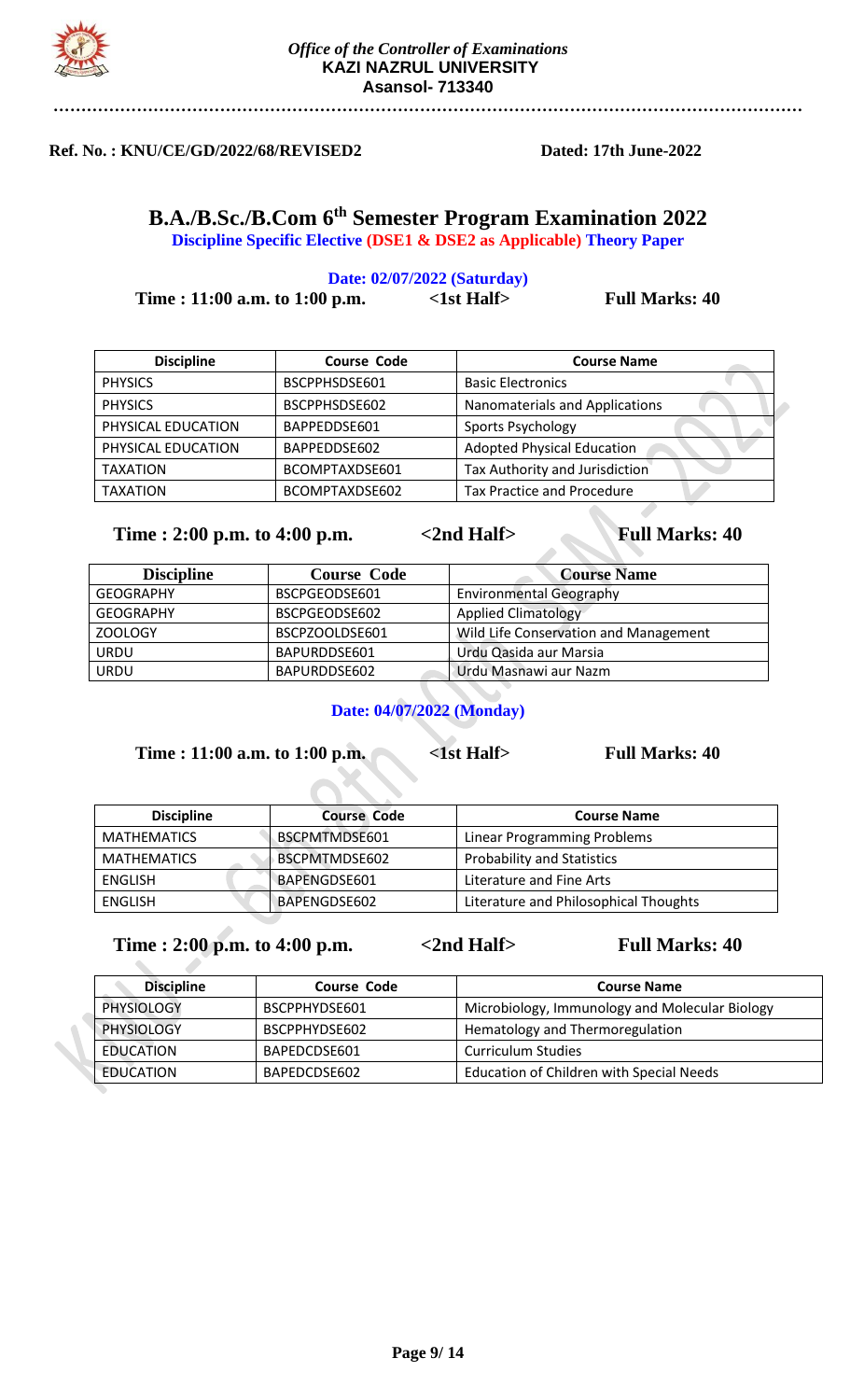

### **Ref. No. : KNU/CE/GD/2022/68/REVISED2 Dated: 17th June-2022**

### **Date: 05/07/2022 (Tuesday)**

|                   | Time : 11:00 a.m. to 1:00 p.m. | $\langle$ 1st Half $\rangle$ | <b>Full Marks: 40</b>                           |
|-------------------|--------------------------------|------------------------------|-------------------------------------------------|
| <b>Discipline</b> | <b>Course Code</b>             |                              | <b>Course Name</b>                              |
| <b>CHEMISTRY</b>  | BSCPCEMDSE601                  |                              | Chemistry of Bio-molecules & Chemotherapy       |
| <b>CHEMISTRY</b>  | BSCPCEMDSE602                  |                              | <b>Advanced Inorganic Chemistry</b>             |
| <b>PHILOSOPHY</b> | BAPPHIDSE601                   |                              | Shibaditya Misra: Saptapadarthi                 |
| PHILOSOPHY        | BAPPHIDSE602                   |                              | Rene Descartes: Meditations on first Philosophy |
| <b>ACCOUNTING</b> | BCOMPACCDSE601                 | <b>Corporate Reporting</b>   |                                                 |
| <b>ACCOUNTING</b> | BCOMPACCDSE602                 |                              | <b>Accounting for Local Bodies</b>              |

# **Time : 2:00 p.m. to 4:00 p.m.**  $\leq$  2nd Half> Full Marks: 40

| <b>Discipline</b> | <b>Course Code</b> | <b>Course Name</b>                              |
|-------------------|--------------------|-------------------------------------------------|
| <b>BOTANY</b>     | BSCPBOTDSE601      | Economic Botany Pharmacognosy and Biotechnology |
| <b>BOTANY</b>     | BSCPBOTDSE602      | Natural Resource Management                     |
| <b>BOTANY</b>     | BSCPBOTDSE603      | <b>Biostatistics</b>                            |
| <b>HISTORY</b>    | BAPHISDSE601       | Modern Europe                                   |
| <b>HISTORY</b>    | BAPHISDSE602       | Post-World War II Politics                      |

### **Date: 06/07/2022 (Wednesday)**

**Time : 11:00 a.m. to 1:00 p.m.** <1st Half> Full Marks: 40

| <b>Discipline</b>  | <b>Course Code</b> | <b>Course Name</b>          |
|--------------------|--------------------|-----------------------------|
| <b>ELECTRONICS</b> | BSCPELCDSE601      | Radio and Television        |
| SANTALI            | BAPSNTDSE601       | Novel and Short Story       |
| <b>SOCIOLOGY</b>   | BAPSOCDSE601       | Indian Social Problems      |
| <b>SOCIOLOGY</b>   | BAPSOCDSE602       | Indian Sociological Thought |

**Time : 2:00 p.m. to 4:00 p.m. <br> 4:00 c.m. <br> 4:00 km**  $\leq$  **2nd Half> Full Marks: 40** 

| <b>Discipline</b> | <b>Course Code</b> | <b>Course Name</b>                     |
|-------------------|--------------------|----------------------------------------|
| <b>ECONOMICS</b>  | BSCPECODSE601      | Economic History of India: 1857-1947   |
| <b>ECONOMICS</b>  | BSCPECODSE602      | <b>Public Finance</b>                  |
| SANSKRIT          | BAPSNSDSE601       | <b>Political Thought</b>               |
| SANSKRIT          | BAPSNSDSE602       | Niti Shatak- Bhatrihari                |
| <b>FINANCE</b>    | BCOMPFINDSE601     | <b>Financial Management</b>            |
| <b>FINANCE</b>    | BCOMPFINDSE602     | <b>Basics of International Finance</b> |

### **Date: 07/07/2022 (Thursday)**

| Time: 11:00 a.m. to 1:00 p.m. |                    | <b>Full Marks: 40</b><br>$\langle$ 1st Half $\rangle$ |  |
|-------------------------------|--------------------|-------------------------------------------------------|--|
| <b>Discipline</b>             | <b>Course Code</b> | <b>Course Name</b>                                    |  |
| <b>STATISTICS</b>             | BSCPSTSDSE601      | <b>Population Statistics and Economic Statistics</b>  |  |
| <b>BENGALI</b>                | BAPBNGDSE601       | Unish-Bish Shataker Natak                             |  |
| <b>BENGALI</b>                | BAPBNGDSE602       | Kalpavigyan O Goyenda Kahini                          |  |
| <b>HINDI</b>                  | BAPHINDSE601       | Aadhunik Bharatiya Kavita                             |  |
| <b>HINDI</b>                  | BAPHINDSE602       | Suryakanta Tripathi Nirala                            |  |

| <b>Discipline</b>        | <b>Course Code</b> | <b>Course Name</b>              |
|--------------------------|--------------------|---------------------------------|
| <b>COMPUTER SCIENCE</b>  | BSCPCOSDSE601      | Core Java                       |
| <b>COMPUTER SCIENCE</b>  | BSCPCOSDSE602      | Microprocessor                  |
| POLITICAL SCIENCE        | BAPPLSDSE601       | Democracy and Governance        |
| <b>POLITICAL SCIENCE</b> | BAPPLSDSE602       | <b>Understanding South Asia</b> |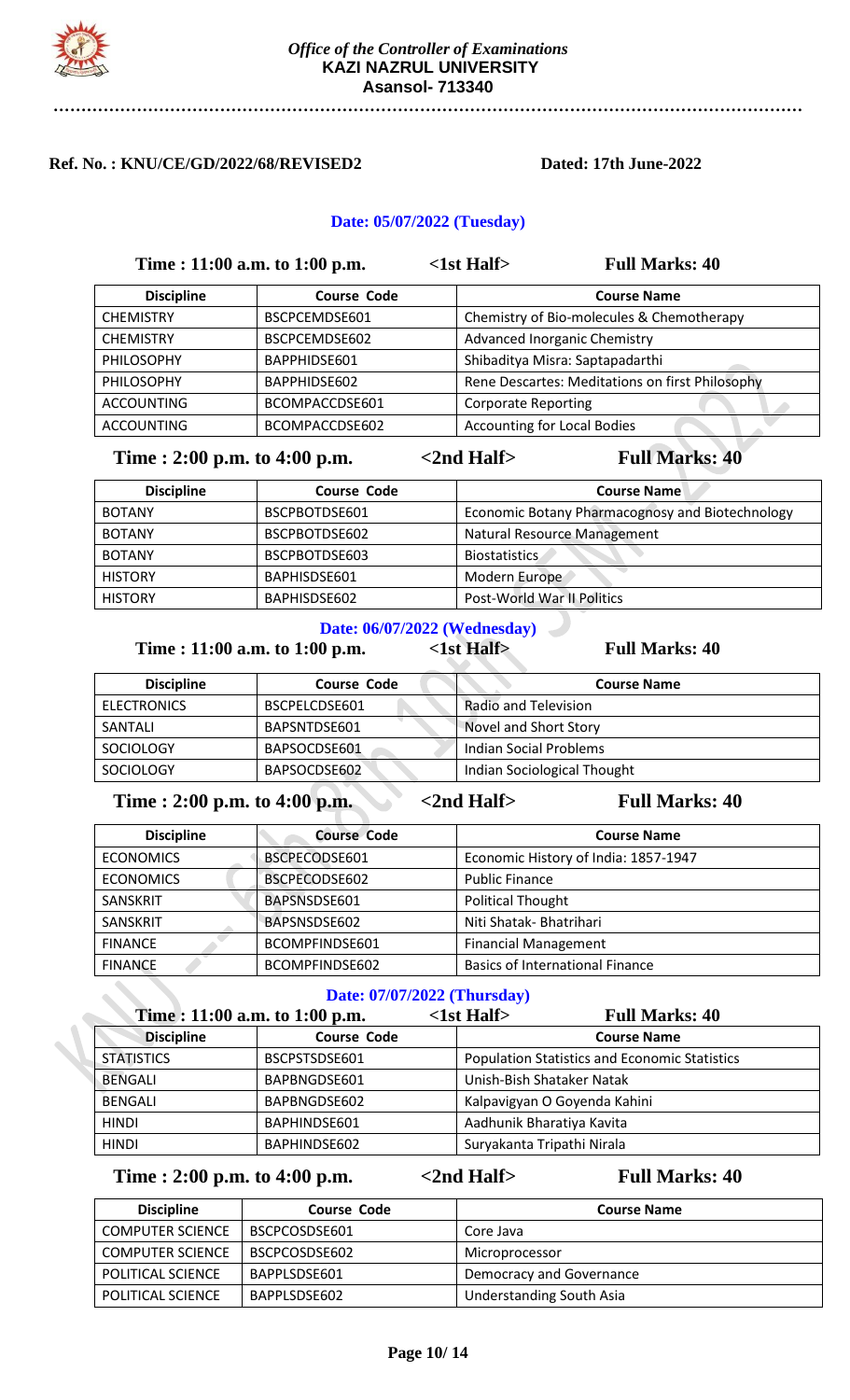

### **Ref. No. : KNU/CE/GD/2022/68/REVISED2 Dated: 17th June-2022**

# **B.A./B.Com 6 th Semester Program Examination 2022**

**GENERIC ELECTIVE (GE2) Theory Paper**

**Date: 08/07/2022 (Friday)**

| <b>Discipline</b>                                                          | <b>Course Code</b> | <b>Course Name</b>                                       |
|----------------------------------------------------------------------------|--------------------|----------------------------------------------------------|
| <b>ACCOUNTING</b>                                                          | BCOMPACCGE601      | <b>Business Ethics</b>                                   |
| <b>(FOR FINACE AND</b><br><b>TAXATION PROGRAM</b><br><b>STUDENT</b> )      | BCOMPACCGE602      | Corporate Governance                                     |
| <b>FINANCE</b>                                                             | BCOMPFINGE601      | <b>Business Environment</b>                              |
| <b>(FOR TAXATION AND</b><br><b>ACCOUNITING PROGRAM</b><br><b>STUDENT</b> ) | BCOMPFINGE602      | Indian Economy                                           |
| <b>TAXATION</b>                                                            | BCOMPTAXGE601      | <b>Macro Economics</b>                                   |
| <b>(FOR FINANCE AND</b><br><b>ACCOUNITING PROGRAM</b><br><b>STUDENT</b> )  | BCOMPTAXGE602      | Company Law                                              |
| <b>BENGALI</b>                                                             | BAPBNGGE601        | Bangla Shishu Sahitya                                    |
| <b>BENGALI</b>                                                             | BAPBNGGE602        | Bangla Gadya Sahitya                                     |
| <b>EDUCATION</b>                                                           | BAPEDCGE601        | <b>Guidance and Counseling in Education</b>              |
| <b>EDUCATION</b>                                                           | BAPEDCGE602        | <b>Inclusive Education</b>                               |
| <b>ENGLISH</b>                                                             | BAPENGGE601        | Literature and Myths                                     |
| <b>ENGLISH</b>                                                             | BAPENGGE602        | <b>Bhasa Literature</b>                                  |
| <b>HINDI</b>                                                               | BAPHINGE601        | Hindi Cinema                                             |
| <b>HINDI</b>                                                               | BAPHINGE602        | Computer Aur Hindi                                       |
| <b>HISTORY</b>                                                             | BAPHISGE601        | Visual and Performative Culture in<br>Modern Bengal      |
| PHILOSOPHY                                                                 | BAPPHIGE601        | History of Western Philosophy                            |
| PHILOSOPHY                                                                 | BAPPHIGE602        | Logic                                                    |
| PHYSICAL EDUCATION                                                         | BAPPEDGE601        | <b>Fitness and Wellness</b>                              |
| POLITICAL SCIENCE                                                          | BAPPLSGE601        | Human Rights: Theories and Concepts                      |
| POLITICAL SCIENCE                                                          | BAPPLSGE602        | <b>Global Politics</b>                                   |
| SANSKRIT                                                                   | BAPSNSGE601        | Koutilya's Artha Shastra - Mantradhikar<br>Shasanadhikar |
| SANTALI                                                                    | BAPSNTGE601        | Poetry, Novel, Drama and Short Story                     |
| <b>SOCIOLOGY</b>                                                           | BAPSOCGE601        | <b>Economy and Society</b>                               |
| <b>URDU</b>                                                                | BAPURDGE601        | Maqala, Maktub aur Khaka                                 |
| <b>URDU</b>                                                                | BAPURDGE602        | Urdu Mass Media                                          |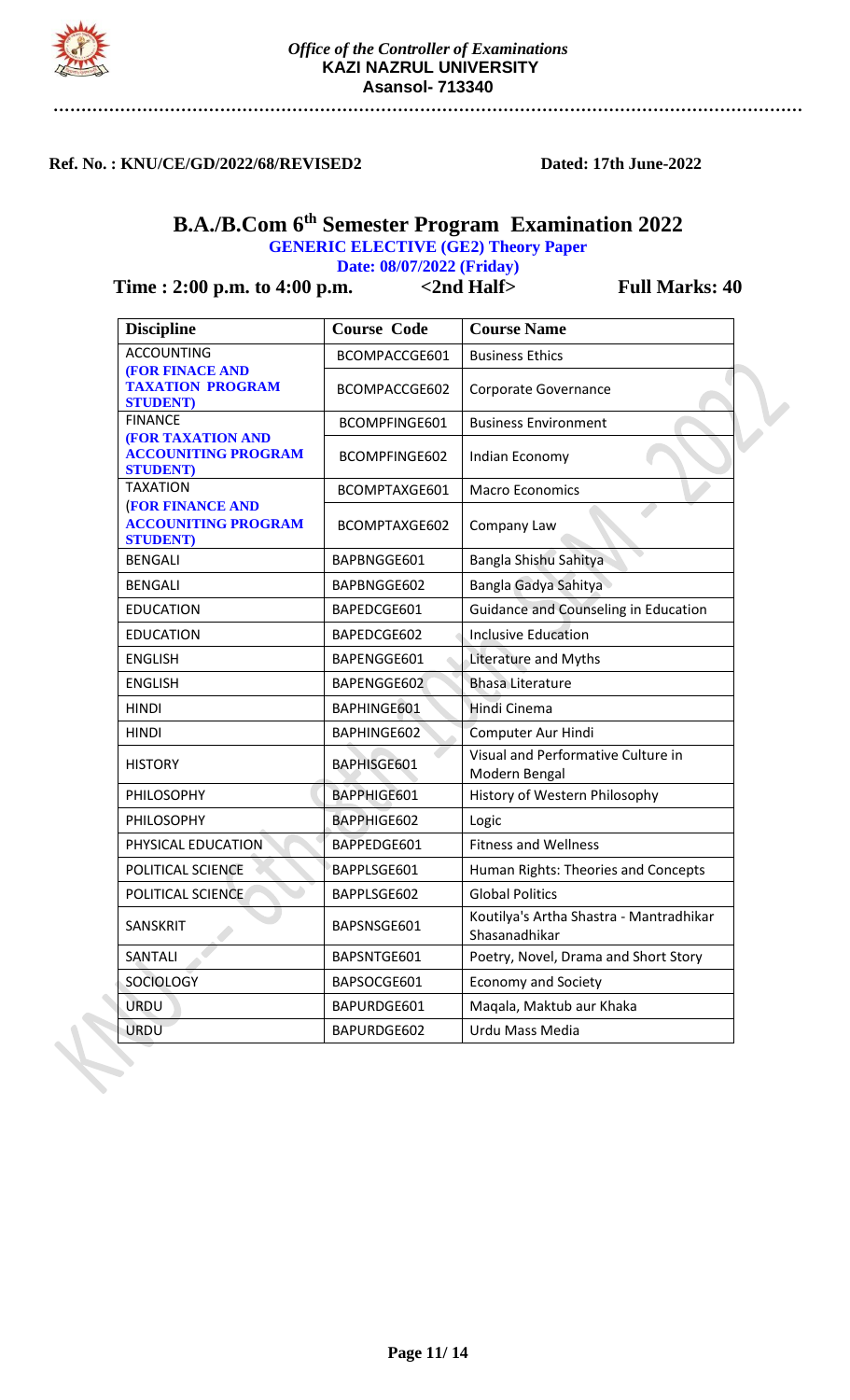

### **Ref. No. : KNU/CE/GD/2022/68/REVISED2 Dated: 17th June-2022**

### **B.A. /B.Sc./B.Com. 6 th Semester Program Examination 2022 SEC4 Theory Paper Date: 09/07/2022 (Saturday)**

### **VUNUE: HOME CENTRE FOR SEC COURSE ONLY**

**Time : 11:00 a.m. to 1:00 p.m.** <1st Half> Full Marks: 40

| <b>Discipline</b> | <b>Course Code</b> | <b>Course Name</b>                                           |
|-------------------|--------------------|--------------------------------------------------------------|
| <b>BENGALI</b>    | BAPBNGSE601        | Prayog Shaili                                                |
| <b>EDUCATION</b>  | BAPEDCSE601        | <b>Educational Management</b>                                |
| <b>EDUCATION</b>  | BAPEDCSE602        | Open and Distance Learning                                   |
| <b>ENGLISH</b>    | BAPENGSE601        | <b>Creative Writing</b>                                      |
| <b>ENGLISH</b>    | BAPENGSE602        | <b>Translation Skills</b>                                    |
| <b>HINDI</b>      | BAPHINSE601        | Bhasha Shikshan                                              |
| <b>HINDI</b>      | BAPHINSE602        | Samachar Sankalan Aur Lekhan                                 |
| <b>HISTORY</b>    | BAPHISSE601        | <b>Colonial Science in India: Institutions and Practices</b> |
| <b>PHILOSOPHY</b> | BAPPHISE601        | Methods of Philosophical Enquiry (Western)                   |
| POLITICAL SCIENCE | BAPPLSSE601        | <b>Conflict and Peace Building</b>                           |
| POLITICAL SCIENCE | BAPPLSSE602        | <b>Environment Politics</b>                                  |
| <b>SANSKRIT</b>   | BAPSNSSE601        | Indian Philosophy (Only Six Astik Darshan)                   |
| <b>SANSKRIT</b>   | BAPSNSSE602        | Indian Culture and its Reflection in Sanskrit Literature     |
| SANTALI           | BAPSNTSE601        | <b>Creative Writing</b>                                      |
| <b>URDU</b>       | BAPURDSE601        | Urdu Mazmoon Nigari                                          |
| <b>URDU</b>       | BAPURDSE602        | Ilmul Urooz o Ilmul Bayan                                    |

| <b>Discipline</b>  | <b>Course Code</b> | <b>Course Name</b>                  |
|--------------------|--------------------|-------------------------------------|
| <b>BOTANY</b>      | BSCPBOTSE601       | <b>Nursery and Gardening</b>        |
| <b>CHEMISTRY</b>   | BSCPCEMSE601       | <b>Fuel Chemistry</b>               |
| <b>MATHEMATICS</b> | BSCPMTMSE601       | <b>Graph Theory</b>                 |
| ZOOLOGY            | BSCPZOOLSE601      | <b>Research Methodology</b>         |
| <b>ACCOUNTING</b>  | BCOMPACCSE601      | <b>Marketing Management</b>         |
| <b>ACCOUNTING</b>  | BCOMPACCSE602      | Micro Finance                       |
| <b>FINANCE</b>     | BCOMPFINSE601      | <b>Basics of Project Management</b> |
| <b>FINANCE</b>     | BCOMPFINSE602      | Micro Finance                       |
| <b>TAXATION</b>    | BCOMPTAXSE601      | Application of Computer in Taxation |
| <b>TAXATION</b>    | BCOMPTAXSE602      | Micro Finance                       |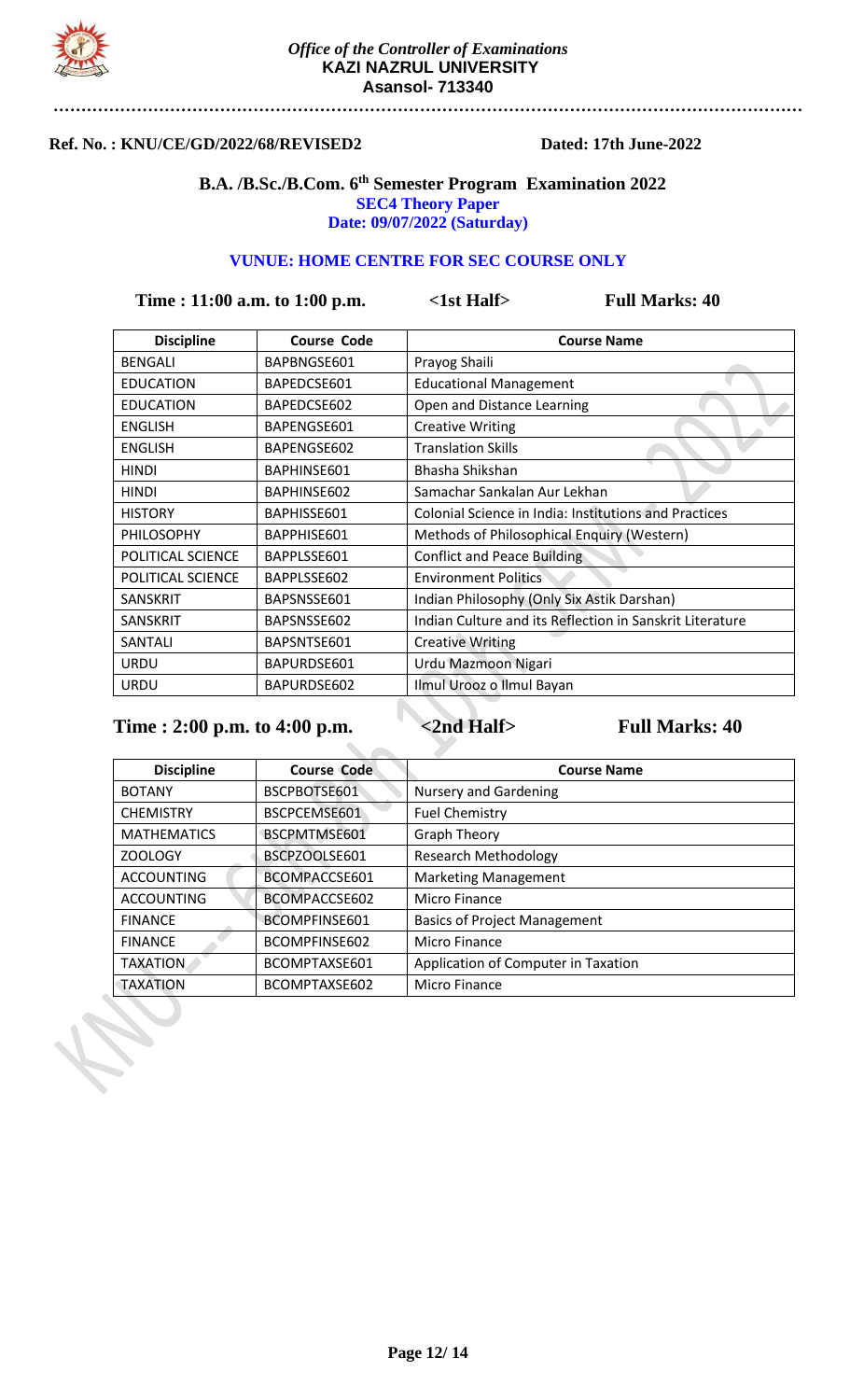

### **Ref. No. : KNU/CE/GD/2022/68/REVISED2 Dated: 17th June-2022**

## **5 YEARS B.A.LL.B.(H) SEMESTER 6 th SEM -2022**

### **Time:** 10:30 a.m to 2: 30 pm. : Duration: 4 Hrs Full Marks: 80 Marks

| <b>DATE</b> | <b>DAY</b> | <b>COURSE NAME</b>                          | <b>COURSE CODE</b> |
|-------------|------------|---------------------------------------------|--------------------|
| 02/07/22    | Saturday   | Political Science-VI: Public Administration | BALLBHC601         |
| 04/07/22    | Monday     | Company Law                                 | BALLBHC602         |
| 05/07/22    | Tuesday    | Labour Law-I: Industrial Laws               | BALLBHC603         |
| 06/07/22    | Wednesday  | <b>Gender Justice and Feminist</b>          | BALLBHDSE601/      |
|             |            | Jurisprudence/ Competition Law              | BALLBHDSE602       |
| 07/07/22    | Thursday   | Corporate Governance/ Patent Right          | BALLBHDSE603/      |
|             |            | <b>Creation and Registartion</b>            | BALLBHDSE604       |

## **5 YEARS BCOM .LL.B.(H) SEMESTER 6 th SEM -2022**

### **Time: 10:30 a.m to 2: 30 pm. : Duration: 4 Hrs Full Marks: 80 Marks**

| <b>DATE</b> | <b>DAY</b> | <b>COURSE NAME</b>                                                     | <b>COURSE CODE</b>                |
|-------------|------------|------------------------------------------------------------------------|-----------------------------------|
| 02/07/22    | Saturday   | <b>Management Accounting</b>                                           | BCOMLLBHC601                      |
| 04/07/22    | Monday     | Company Law                                                            | BCOMLLBHC602                      |
| 05/07/22    | Tuesday    | Labour Law-I: Industrial Laws                                          | BCOMLLBHC603                      |
| 06/07/22    | Wednesday  | <b>Gender Justice and Feminist</b><br>Jurisprudence/ Competition Law   | BCOMLLBHDSE601/<br>BCOMLLBHDSE602 |
| 07/07/22    | Thursday   | Corporate Governance/ Patent Right<br><b>Creation and Registartion</b> | BCOMLLBHDSE603/<br>BCOMLLBHDSE604 |

# **3YEARS LL.B.(H) SEMESTER 6 th SEM -2022**

**Time:** 10:30 a.m to 2:30 pm. : Duration: 4 Hrs Full Marks: 80 Marks

 $\mathcal{L}$ 

| <b>DATE</b> | <b>DAY</b> | <b>COURSE NAME</b>                                      | <b>COURSE CODE</b>    | <b>COURSE</b><br><b>DETAILS</b> |
|-------------|------------|---------------------------------------------------------|-----------------------|---------------------------------|
| 02/07/22    | Saturday   | Insurance Law                                           | LLBHC601              | $CC-28$                         |
| 04/07/22    | Monday     | Corporate Governance                                    | LLBHC602              | $CC-29$                         |
| 05/07/22    | Tuesday    | Information Technology and<br>Right to Information      | LLBHC603              | $CC-30$                         |
| 06/07/22    | Wednesday  | Law and Medicine /<br>Sports Law                        | LLBHDSE601/LLBHDSE602 | DSE-4<br>(Any One)              |
| 07/07/22    | Thursday   | Air and Space Law /<br>Maritime Law                     | LLBHDSE603/LLBHDSE604 | DSE-5<br>(Any One)              |
| 08/07/22    | Friday     | <b>Investment and Security</b><br>Laws/ Bankruptcy Laws | LLBHDSE605/LLBHDSE606 | DSE-6<br>(Any One)              |